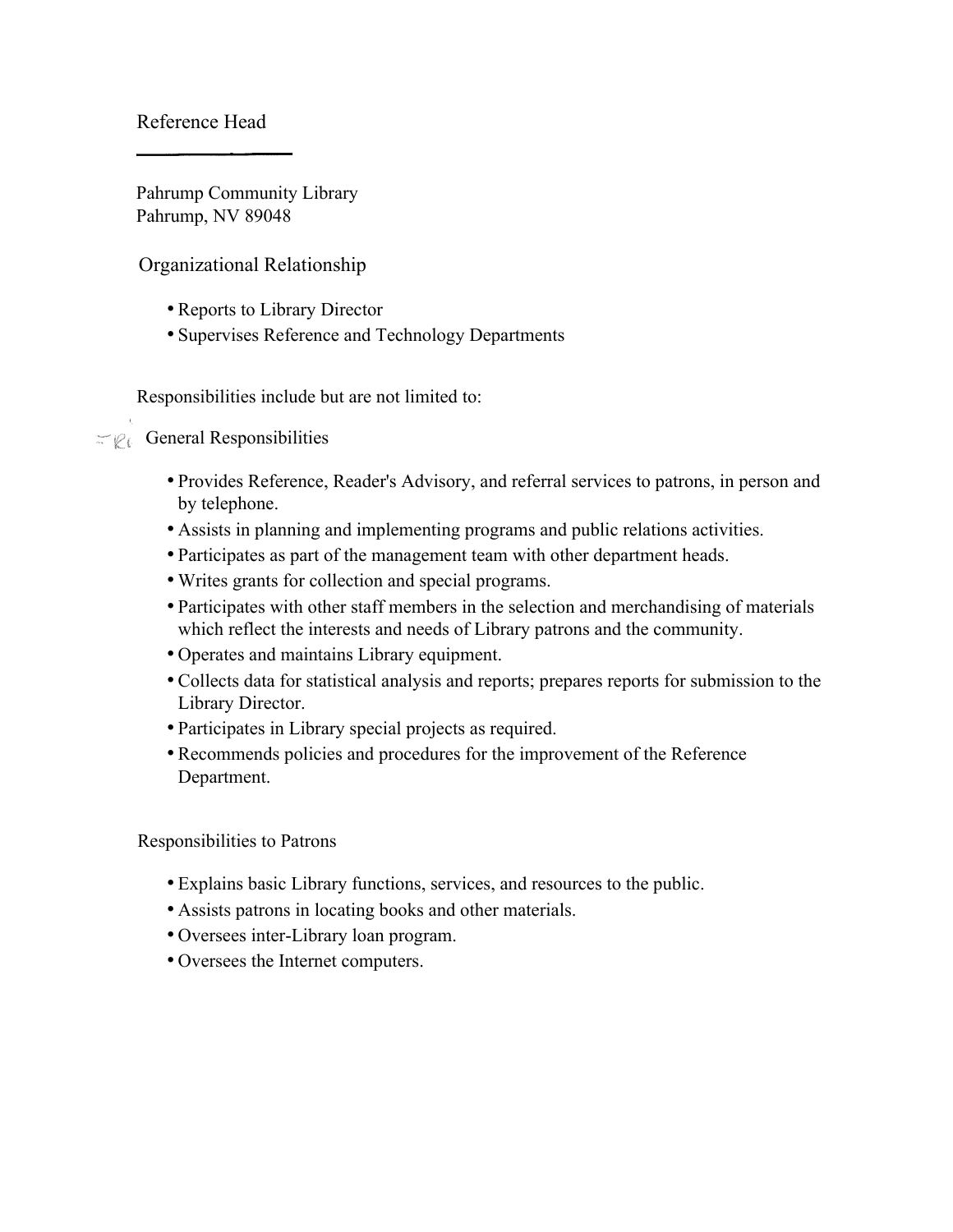Reference Head

• Assists at Circulation Desk when needed. (cont'd)

Technology Responsibilities

- Manages all of the Library's networks and technology projects.
- Develops 5-Year Technology Assessment Plan.
- Oversees the integration of technology and Library services. Coordinates technical support for all hardware and software.
- Prepares annual budget request for technology.
- Maintains security of systems.
- Maintains inventory and license records for computers and technology equipment.
- Provides technical support and training to the Library staff in the use of computer systems.
- Oversees and participates in development of instructional modules and training sessions for the staff and the public.
- Recommends hardware and software upgrades.

Material Selection and Collection Development Responsibilities

- Keeps current on reference materials, issues, and policies.
- Maintains familiarity with the collection and makes recommendations on acquisition of Resources, and weeds the Reference materials.
- Selects and recommends materials for purchase, for the Reference Collection.

## Staffing Responsibilities

- Assigns regular and daily tasks to Reference staff
- Provides technical/Reference support to Reference staff, including education and training in the use of new resources.
- Maintains current knowledge of Library technology, and takes advantage of state and regional opportunities for continuing education.